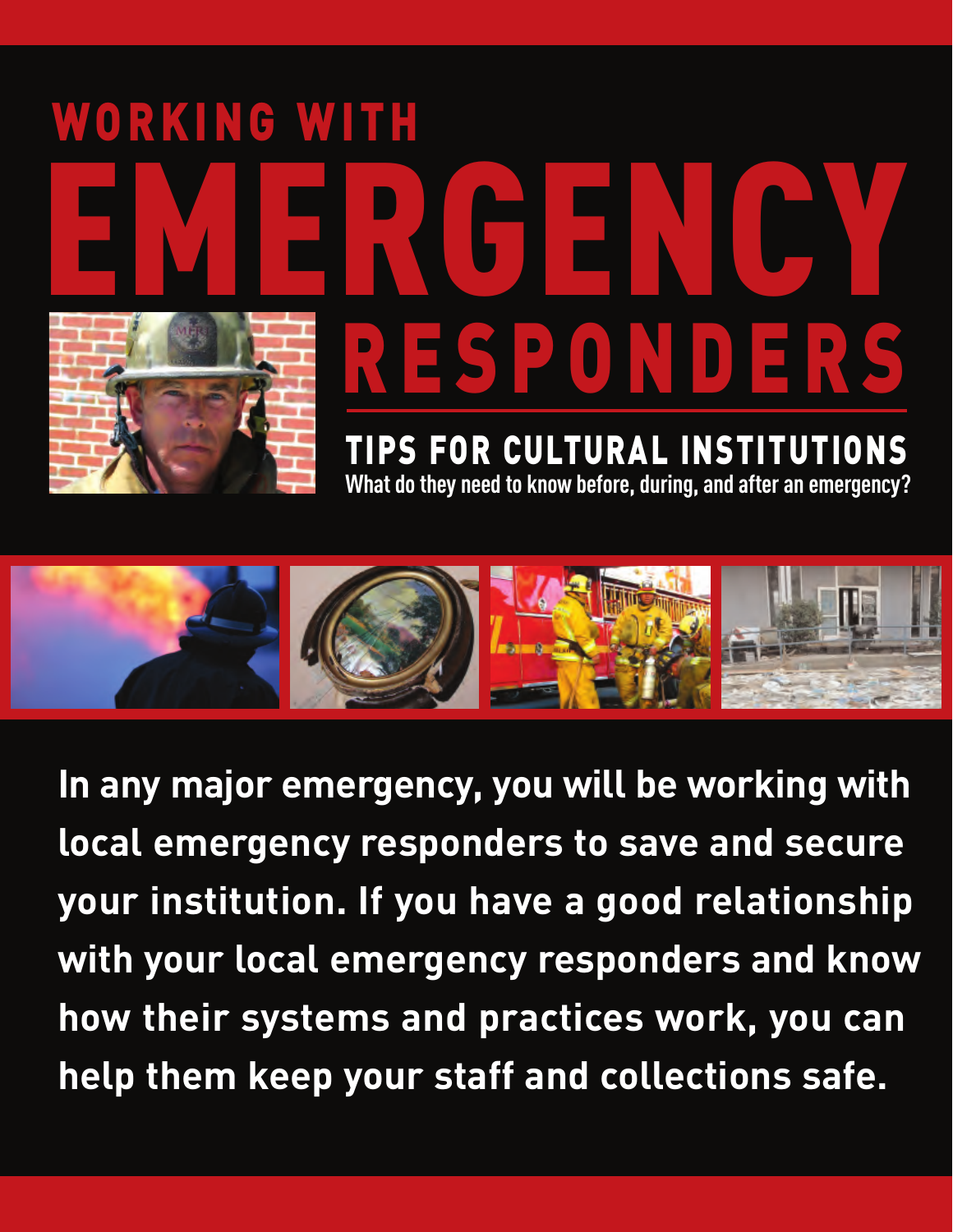#### WHO ARE YOUR EMERGENCY RESPONDERS?

- **Local, County, Tribal, and State Emergency Management Officials**
- ш **Fire Department**
- **Police/Sheriff's Department**
- **Emergency Medical Technicians**
- **National Guard**
- **Coast Guard**
- **Federal Bureau of Investigation**
- **Local Emergency Planning Committee**
- **Public Works Department**
- **Mayor or Community Administrator's Office**

#### HOW DO YOU FIND THEM?

**Search the blue pages in your phone book or online at ready.gov and similar sites. Consider attending chapter meetings of the American Red Cross (www.redcross.org) or National Voluntary Organizations Active in Disaster (www.nvoad.org).**

#### WHAT SHOULD YOU SAY TO THEM?

**When you make contact with your emergency responders, explain who you are, what you do, and why cultural resources need special attention. Here are a few talking points:**

- Local museums, libraries, historic sites, **and archives hold the collective history of the community.**
- **Many artifacts, documents, and structures are irreplaceable.**
- Collections often have a high monetary value, **in both the objects and the tourism they attract.**
- Visitors to cultural institutions, including **school groups, can be at risk during emergencies.**
- **Cultural institutions can be critical to recovery — as gathering places, information centers, educational resources, and icons of community identity.**

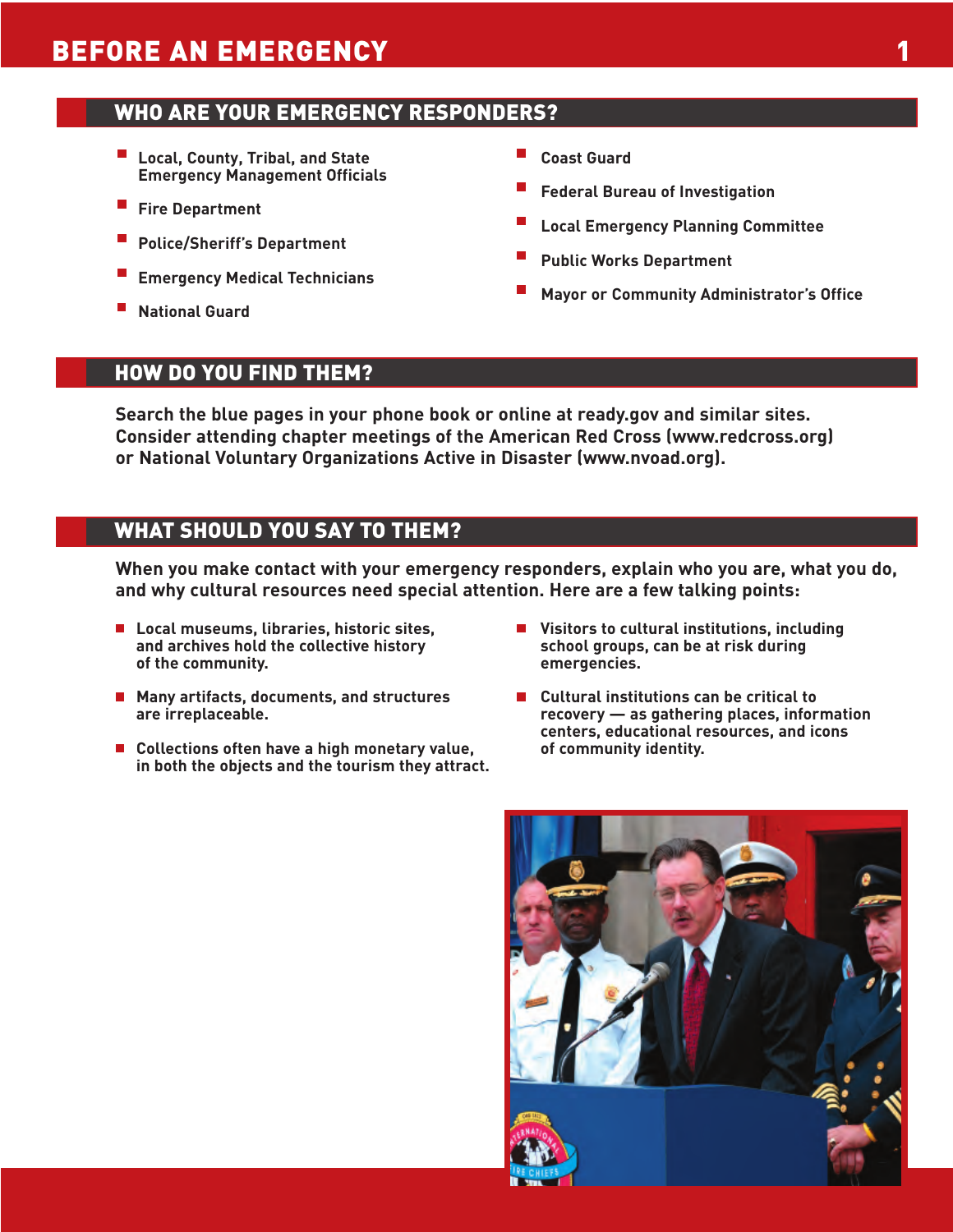#### HOW DO YOU BUILD A RELATIONSHIP WITH THEM?

**Emergency responders are dedicated to serving their community, and they will be interested in the contributions your institution makes to the quality of life.** 

#### SOME WAYS TO MAKE CONTACT:

- **Ask for help with site assessment and emergency planning.**
- Have the police and fire department do a walk**through.**
- Offer free tickets to your institution or hold **an emergency responders appreciation night.**
- **Invite emergency responders to participate in your training and drills.**

#### THINGS YOU CAN DO TO PAVE THE WAY:

- Learn the basics of the Incident Command **System. You can take training online at http://training.fema.gov.**
- Understand the chain of command. **The person in charge may change as your situation develops.**
- Take local Community Emergency Response **Training (CERT). Check with your local emergency management offices to find out when and where the training is held.**
- **Explore ways that staff members might volunteer with emergency responders.**
- Suggest that the local emergency management **agency stage a table top exercise at your institution.**
- Take lunch/cookies to the fire station **or police or sheriff's department. Remember that there may be three shifts.**
- **Ask local emergency responders how they work and communicate.**
- **Review and become familiar with your community**  $\mathcal{L}_{\mathcal{A}}$ **and state emergency response plans.**
- **List skills and resources you and your staff can offer to the emergency responders.**
- **Identify ways your institution could help the community in an emergency.**

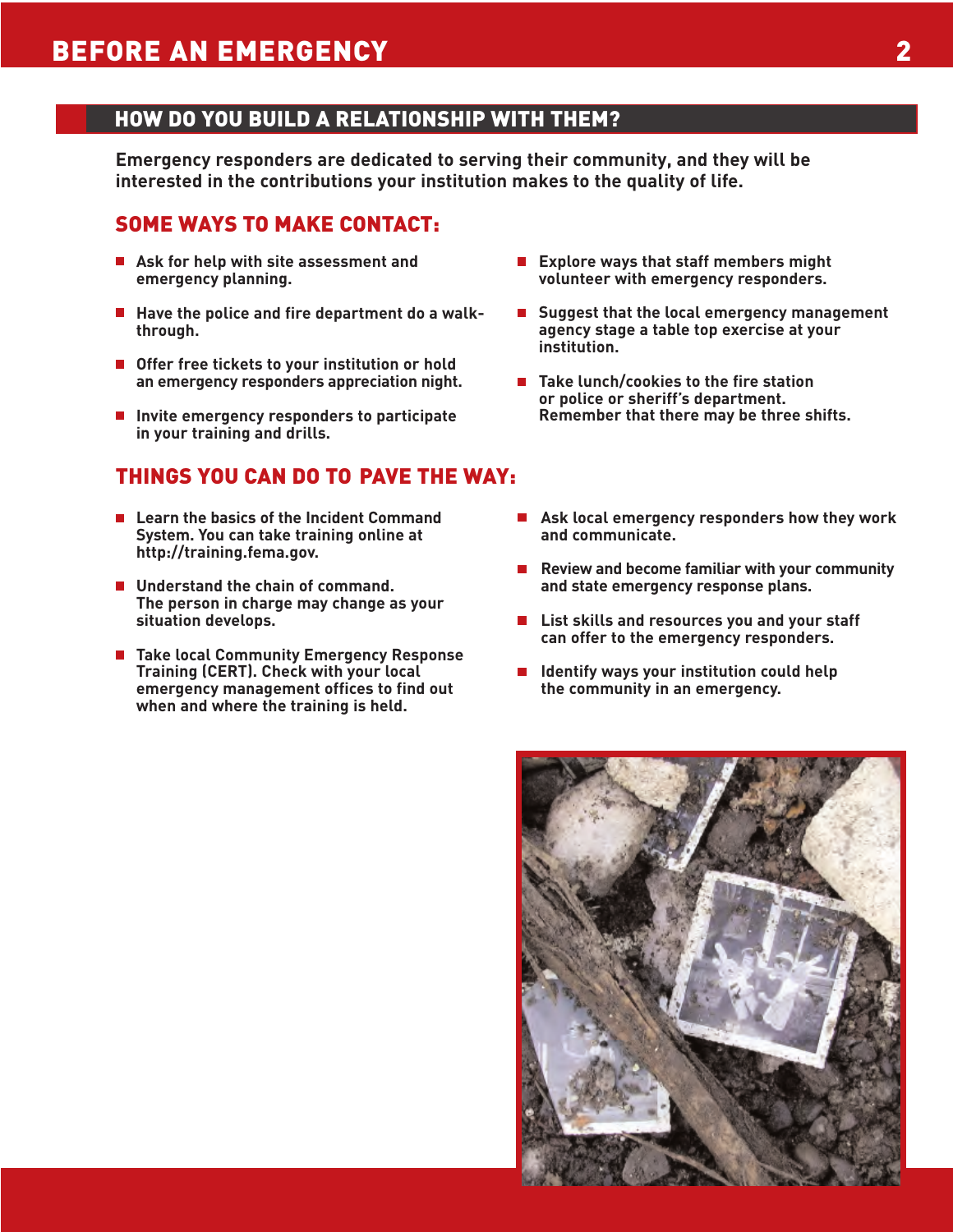#### WHAT DO THEY NEED TO KNOW?

**The more information you have prepared in advance, the easier it will be to salvage your collections and maintain a good relationship with the emergency responders. Consider giving them information ahead of time; prepare a briefcase or box for them to keep. It should include:**

- Maps of the institution showing entrances, exits, **elevators, utility (water, gas, electricity) shutoffs, the alarm and sprinkler systems, telephones, cable, and hazardous materials.**
- All names of site locations, current and historical, **so emergency responders aren't looking for 'Main Building' when the sign on the building says 'John Henry's House.'**
- **An aerial photograph of the institution and surrounding area for reviewing response routes. Your local municipality may have such photos.**
- Blueprints of the buildings.
- **Floor and room plans with room names or numbers.**
- **Any changes to floor plans due to special exhibits, maintenance, etc.**
- Contact information for staff and key **responders. Photos can help identify missing or injured people.**
- **Locations and types of hazardous materials, including collections (e.g., ammunition, medical supplies, preserved specimens).**
- Locations of priority objects. These can be **marked on the plans using shading, colored notations, or photographs.**
- Master keys and keys to the exhibit cases **(or how to get them).**

#### OTHER THINGS YOU CAN DO TO HELP THINGS GO SMOOTHLY:

- **Appoint a liaison who has authority to make decisions on behalf of your institution. Designate two backups.**
- Give the liaison an orange vest or hat so he **or she is easily identifiable.**
- **Develop a Memorandum of Understanding with emergency responders that spells out the chain of command and mutual expectations of each party.**